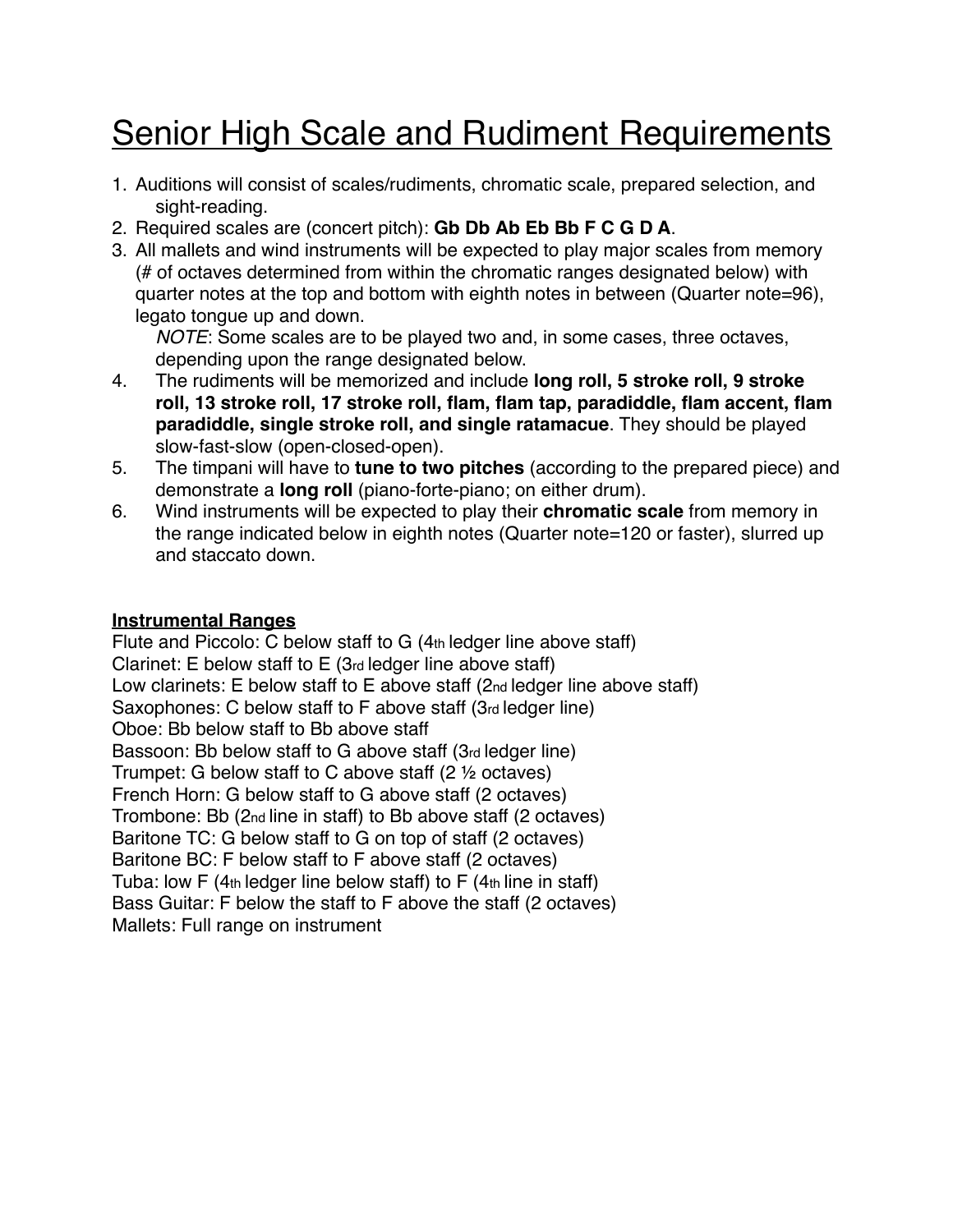### **Area Band Junior High Audition Requirements Percussion**

#### **Snare Drum**

- 1. **Rudiments** (2 will be called)
- 2. **Prepared Piece**
- 3. **Sight-reading**

All rudiments are to be played slow-fast-slow (open-closed-open).

| Long Roll (Double Stroke Roll) |
|--------------------------------|
| 5 Stroke Roll                  |
| 9 Stroke Roll                  |
| Single Paradiddle              |

Flam Flam Tap Flam Accent Flam Paradiddle

#### **Timpani**

- 1. **Tune** (two timpani to the prepared piece pitches)
- **2.Prepared Piece**
- 3. **Long roll** (single-stroke, piano-forte-piano; can play on either drum)
- 4.**Sight-reading** (pitches will be the same as the Prepared Piece)

#### **Mallets**

#### 1.**Prepared Selection**

#### 2.**Sight-reading**

#### 3.**Major scales**

You will be asked to play two of the following scales: **Concert Ab, Eb, Bb, F, C, and G.**  Tempo: Quarter note = 96.